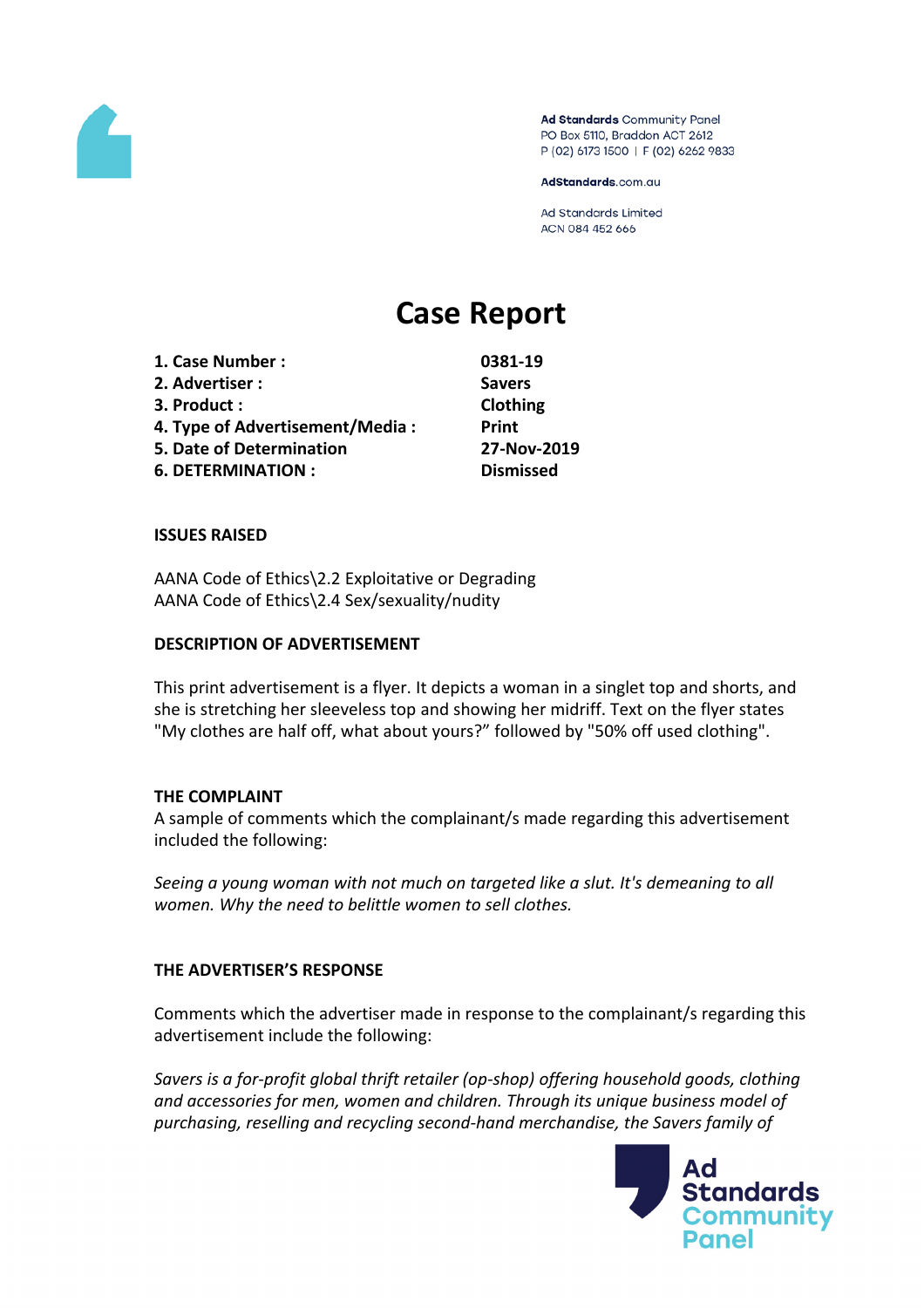

*thrift stores gives local customers a smart way to shop and save millions of pounds of quality used items from landfills each year Savers operates over 300 locations and has over 20,000 employees in the United States, Canada and Australia. We operate 10 stores in Australia, with our headquarters based in Brunswick, Victoria.*

*To our knowledge in our 22 years operating in Australia, our advertising has never been questioned under the AANA Code of Ethics from a consumer or competitor. We understand the current complaint and take the consumer's concerns seriously, and apologize for offending her.*

*Six times a year we hold a 50% off sale and we use flyers and other advertising to promote the sale. The construction and presentation of the artwork and wording on the November Sale Day flyer noted in the consumer's complaint was never intended to be demeaning to women.*

*The woman on the flyer is presented as a 20-something, hip, carefree individual that is ready for summer. Her demeanor is not sexually explicit; however, she is stretching her sleeveless top and showing her midriff. The clothes she is wearing may differ from what is in our stores but represent the style of clothes which are most popular during our annual November sale (moving from Winter clothing to Summer clothing). The image is accompanied by language using the 'first person' asking "My clothes are half off, what about yours?" to reference our 50% off (half-off) sale on clothing. As young women are one of our key shopping demographics, our intent was to use a mischievous, joking manner in advertising our November sale that would appeal to young shoppers, including women.* 

*Please accept the following response to each heading of Section 2 of the Code.*

# *2.1 – Discrimination or vilification*

*The flyer does not use race, ethnicity, nationality or gender to discriminate or vilify any person or group.* 

# *2.2 – Exploitive or Degrading*

*The image of the woman with the accompanying language using the 'first person' as the reference "My clothes are half off, what about yours?", takes advantage of the sexual appeal of the woman in the picture. While the focus is not on the body parts of the woman, (intent was to highlight the seasonal summer clothing), we admit this could be construed as utilising sexual appeal but it does not degrade women. The 'first person' comment is meant to be linked to the half off sale (50% off) in a double entendre that is meant to be humorous, not degrading.*

## *2.3 – Violence*

*The flyer does not present or portray violence against women.*

*2.4 – Sex, sexuality and nudity*

*The image did not show full frontal nudity or use explicit pornographic language.*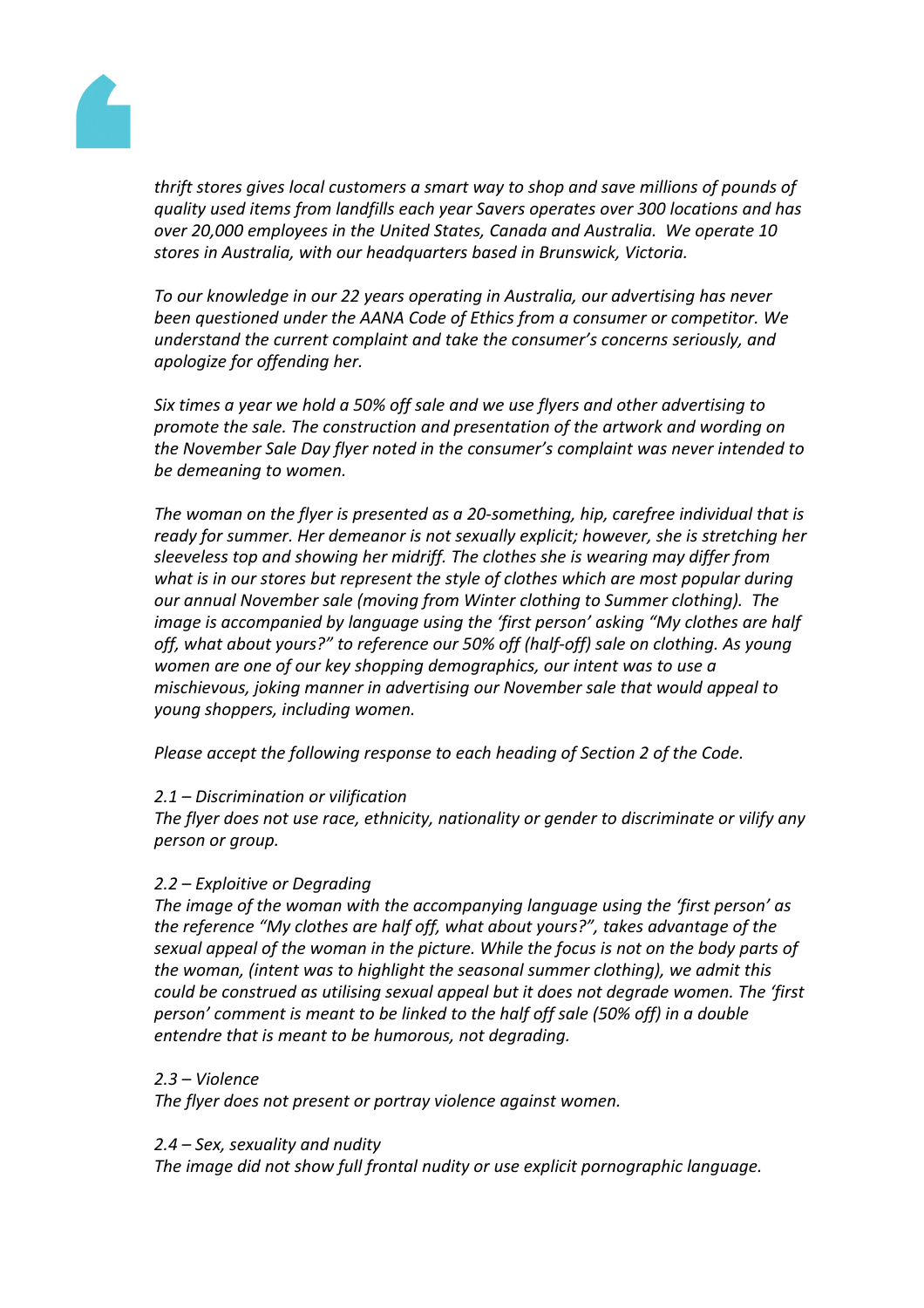

*We note that the code allows nudity and sexuality in an appropriate context (e.g. advertisements for fashion) and understand caution must be taken, given the applications of the relevant audience. We also note that advertisements which depict men and women scantily clad are generally acceptable, if relevant to the product. The image in question was promoting our November sale, coinciding with the change in seasons and encouraging shopping for Summer clothing.*

## *2.5 – Language*

*The flyer does not employ any vernacular or colloquialisms that could cause offense.*

## *2.6 – Health and Safety*

*The flyer does not present any safety issues nor does it make reference to the model's body in a way that would promote an unrealistic body image.*

#### *2.7 Distinguishable as advertising*

*The flyer did not try and hide its purpose to promote the November Sale Day. The section used to promote the sale made up more than 25% of the flyer.*

## *Closing comment:*

*Savers believes the use of the image alone complies with the Code of Ethics. It promotes the products we sell, the change of season (Winter to Summer). However, when the image is accompanied with the use of a double entendre which is written in the first person, it changes the image of the woman, they become one, and we can understand that the message we intended to convey was different than what some consumers saw.*

*Throughout our design and print process we missed this connection and unequivocally apologise for this.*

*To our knowledge this is the first complaint to the AANA in 22 years of promoting Sale Days in Victoria. As a result of the complaint and working through the AANA Code of Ethics we have determined our Team needs to be better educated on the Code of Ethics (Advertising Standards) and we will begin to work with the AANA on a suitable program for our business.*

## **THE DETERMINATION**

The Ad Standards Community Panel (the Panel) considered whether this advertisement breaches Section 2 of the AANA Code of Ethics (the Code).

The Panel noted the complainant's concern that the advertisement was demeaning to women.

The Panel viewed the advertisement and noted the advertiser's response.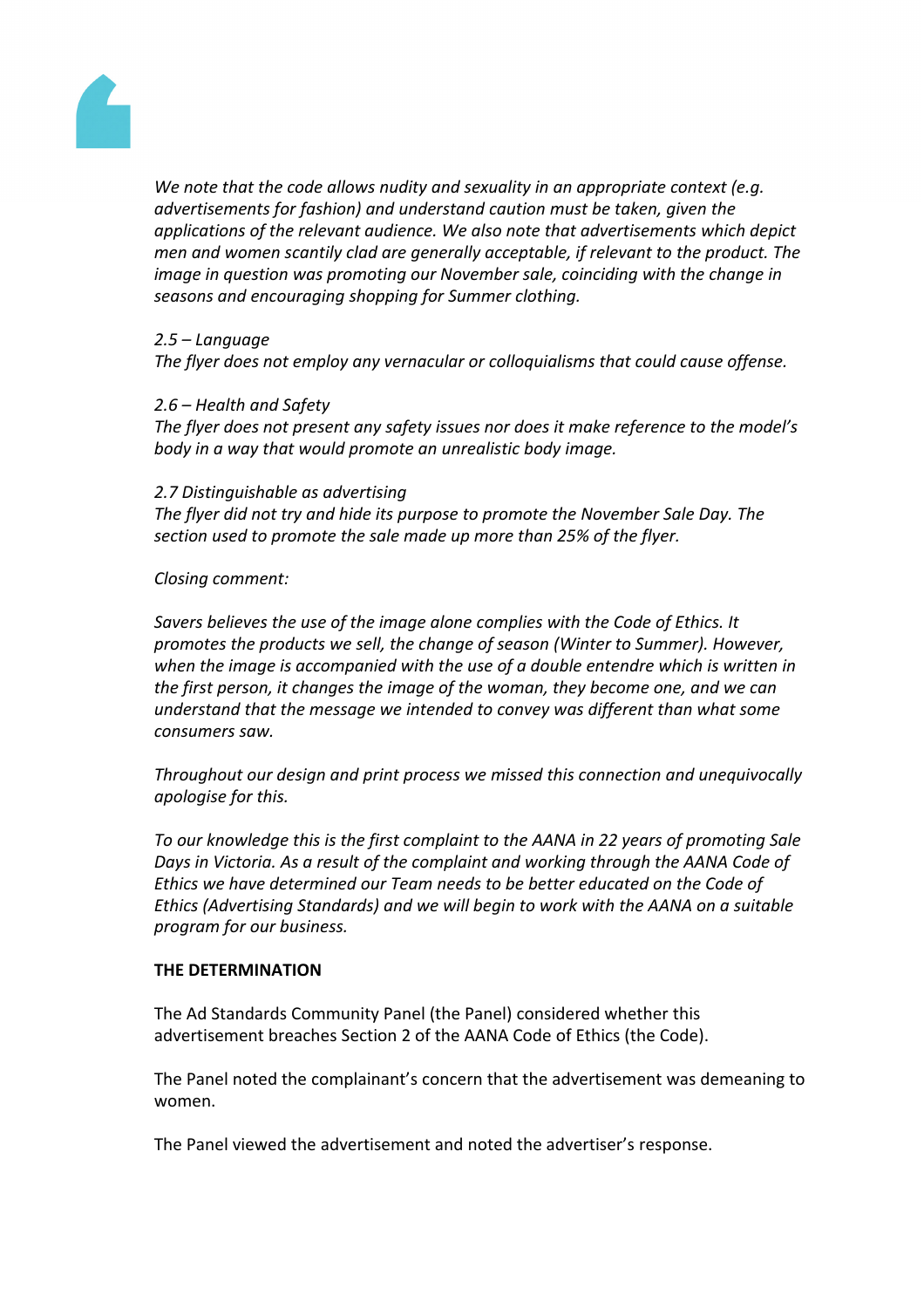

The Panel considered whether the advertisement was in breach of Section 2.2 of the Code. Section 2.2 of the Code states: "Advertising or marketing communications should not employ sexual appeal in a manner which is exploitative or degrading of any individual or group of people."

The Panel noted the AANA Practice Note which provides guidance on the meaning of the terms exploitative and degrading:

Exploitative - (a) taking advantage of the sexual appeal of a person, or group of people, by depicting them as objects or commodities; or (b) focussing on their body parts where this bears no direct relevance to the product or service being advertised. Degrading – lowering in character or quality a person or group of people.

The Panel first considered whether the advertisement used sexual appeal.

The Panel considered that the depiction of a woman in lingerie is one which most people would consider to contain sexual appeal.

The Panel then considered whether the advertisement used sexual appeal in a manner that was exploitative of an individual or group of people.

The Panel considered that the woman was posed in a playful, rather than sexualised manner. The Panel considered that while there was a light-hearted innuendo relating to the woman's clothing being half-off, this was to demonstrate a sale and was not depicted in a manner which sexualised the woman. However, the Panel considered that some members of the community would consider an attractive woman pulling up her shirt to reveal her stomach alongside wording suggesting her clothing was half off would be considered by some members of the community to constitute sexual appeal.

The Panel noted that it had considered an advertisement depicting women in lingerie surrounded by men in suits in case 0177-18, in which:

*"The Panel noted that there was a reference to 'taking it all off' and this was a double entendre intended to refer to the percentage-off sale and the fact that the woman in the poster had taken her clothing off to reveal her underwear. The Panel considered the woman in the poster was smiling and confident, and there was no suggestion that she was telling other people to take their clothes off, rather that she was referencing the sale and modelling the product that was being sold. The Panel noted the product for sale was underwear and that it was reasonable for the advertiser to depict their product being worn, and there was nothing in the advertisement which suggested that the woman in the advertisement was an object available for sale. The Panel considered that the advertisement did not lower the woman in character or quality and there was nothing in the poster itself which would be considered degrading to women in general by most members of the community. The Panel noted the complainant's concern that the slogan exploits women sexually for the sexual aggrandisement of men by being similar to the 'take your top off' slogan commonly*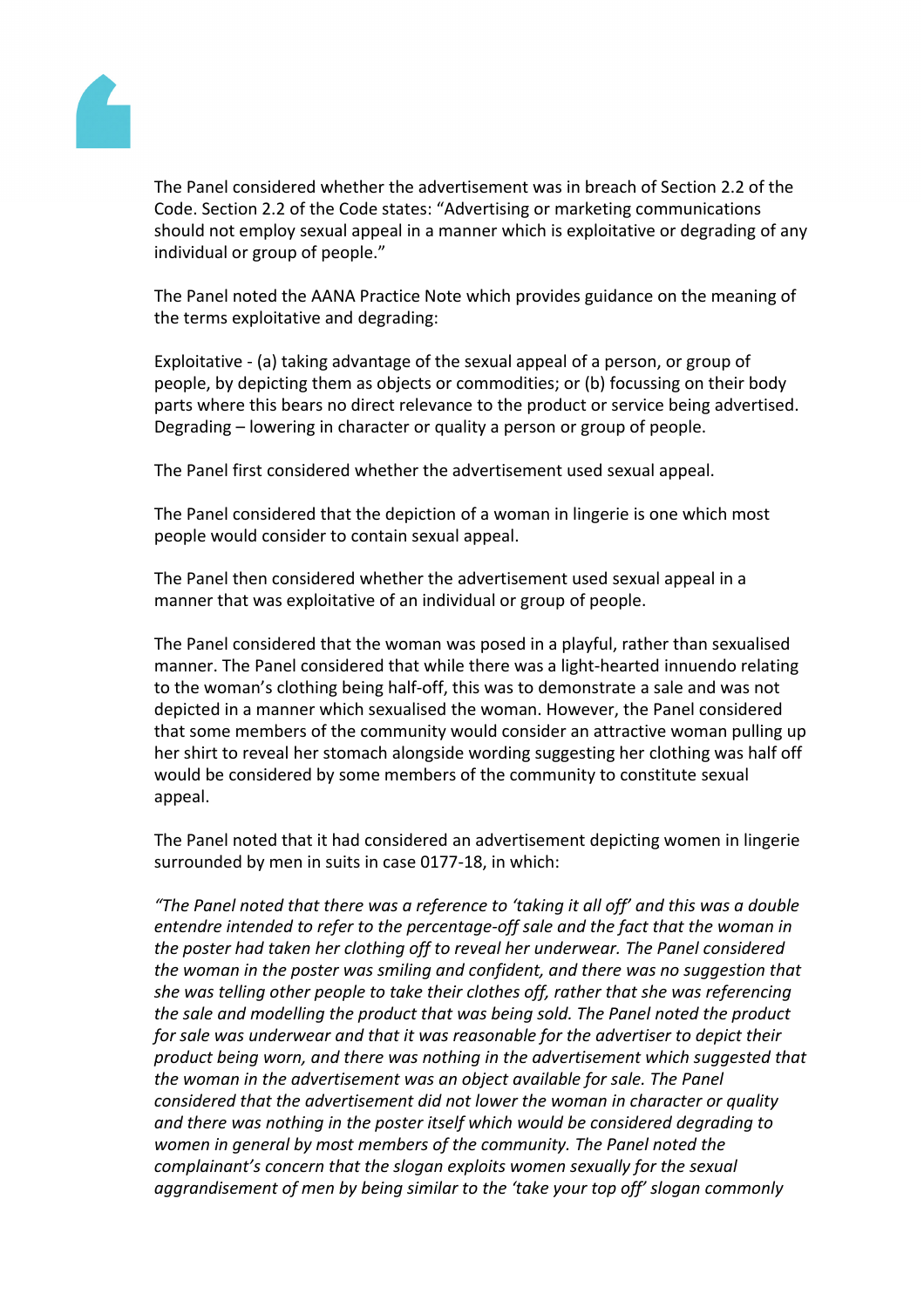

*directed to women by men. The Panel noted that the wording of the poster, 'the take it all off sale', was not directed to the woman or women in general and was rather a reference to the percentage-off sale. The Panel considered that while the words 'take it all off' may also refer to the woman being in her underwear this is a light-hearted reference to people needing to remove clothes for underwear to be visible. The Panel considered that while the advertisement did contain sexual appeal the woman was not depicted as an object and there was no focus on her body which was not directly relevant to the product being sold. In the Panel's view, the advertisement did not employ sexual appeal in a manner which is exploitative or degrading of any individual or group of people."*

In the current case, the Panel considered that the woman was depicted in a confident and controlled manner and that her depiction was relevant to the sale being advertised. The Panel considered that the woman was not depicted in a vulnerable position and was not depicted as an object or commodity. The Panel considered that there was no focus on a part of the woman's body that was not directly relevant to the sale being promoted.

The Panel then considered whether the advertisement used sexual appeal in a manner that was degrading of an individual or group of people.

The Panel considered the woman was shown standing in a playful rather than sexualised pose. The Panel considered that the depiction of the woman light-hearted and was not a depiction which lowered the model in character or quality.

The Panel considered that the depiction of the model did not lower the character or quality of the model and did not use sexual appeal in a manner that was degrading of the model.

On that basis, the Panel determined that the advertisement did not employ sexual appeal in a manner which is exploitative or degrading of an individual and did not breach Section 2.2 of the Code.

The Panel considered whether the advertisement was in breach of Section 2.4 of the Code. Section 2.4 of the Code states: "Advertising or Marketing Communications shall treat sex, sexuality and nudity with sensitivity to the relevant audience".

The Panel considered whether the advertisement contained sex, sexuality or nudity.

The Panel considered whether the advertisement contained sex. The Panel noted the dictionary definition of sex most relevant to this section of the Code of Ethics is 'sexual intercourse; sexually stimulating or suggestive behaviour.' (Macquarie Dictionary 2006).

The Panel noted that the woman was posed as though removing her clothing, however considered that this was in a playful rather than sexualised manner and that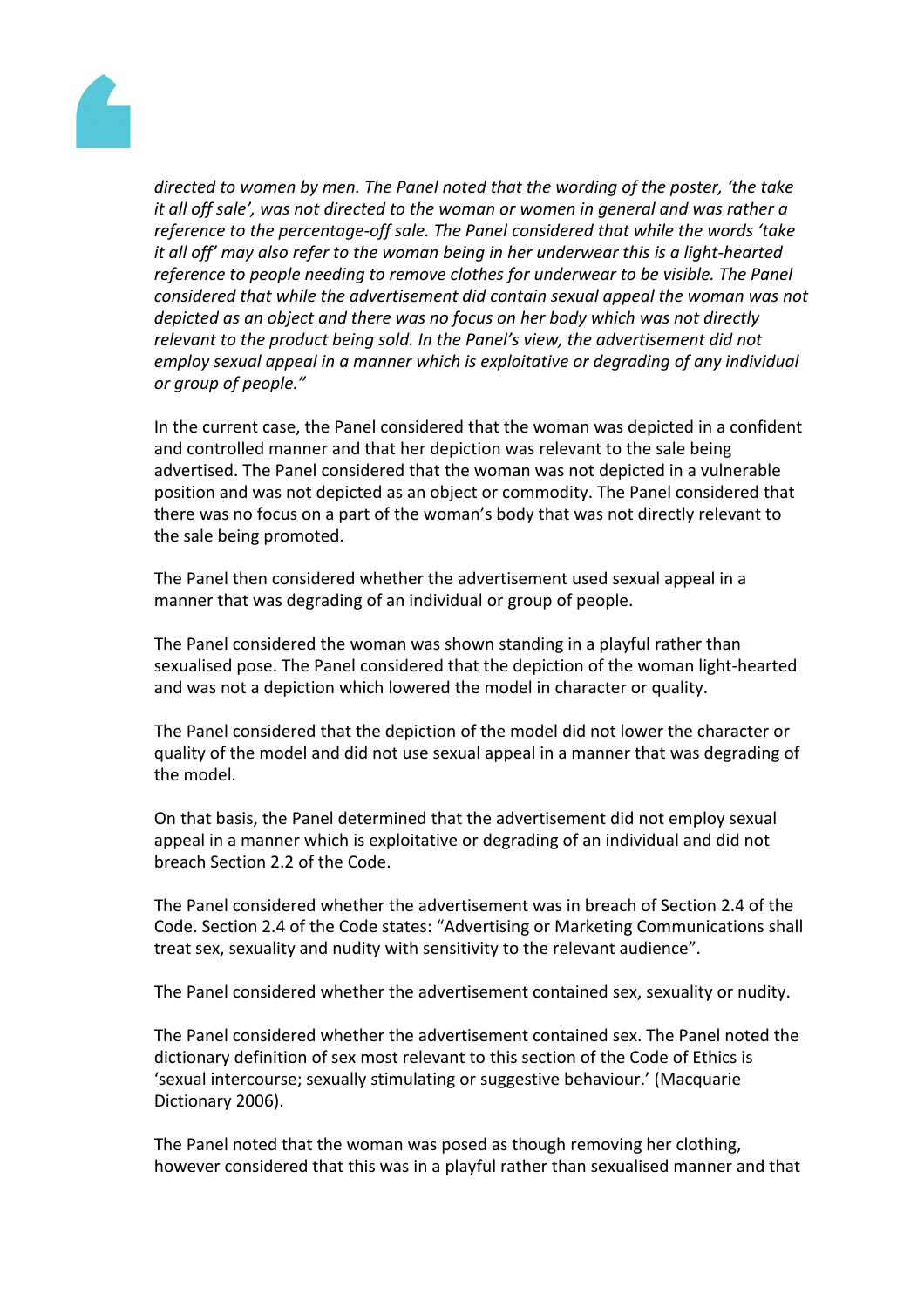

this was not a depiction of sexual intercourse or sexually stimulating or suggestive behaviour. The Panel considered that the advertisement did not contain sex.

The Panel considered whether the advertisement depicted sexuality.

The Panel noted the definition of sexuality includes 'sexual character, the physical fact of being either male or female; the state or fact of being heterosexual, homosexual or bisexual; sexual preference or orientation; one's capacity to experience and express sexual desire; the recognition or emphasising of sexual matters.' The Panel noted that for the application of the term in the Code, the use of male or female actors in an advertisement is not of itself a depiction of sexuality.

The Panel considered that the image was playful rather than sexual. The Panel considered that the suggestion of the woman's clothes being 'half-off' could be considered a recognition of sexual matters. The Panel considered that the advertisement did contain sexuality.

The Panel considered whether the advertisement contained nudity and noted that the dictionary definition of nudity includes 'something nude or naked', and that nude and naked are defined to be 'unclothed and includes something 'without clothing or covering'. The Panel considered that the Code is intended for the Panel to consider the concept of nudity, and that partial nudity is factor when considering whether an advertisement treats nudity with sensitivity to the relevant audience.

The Panel considered that while there was a suggestion that the woman's clothes were 'half-off' the woman's breasts and genitals were covered. The Panel considered that the woman was lifting her shirt up to revel her stomach, but considered that most members of the community would not consider this to be nudity. The Panel considered that the advertisement did not contain nudity.

The Panel considered whether the advertisement treated the issue of sexuality with sensitivity to the relevant audience.

The Panel considered the meaning of 'sensitive' and noted that the definition of sensitive in this context can be explained as indicating that 'if you are sensitive to other people's needs, problems, or feelings, you show understanding and awareness of them.' (https://www.collinsdictionary.com/dictionary/english/sensitive)

The Panel noted that the requirement to consider whether sexual suggestion is 'sensitive to the relevant audience' is a concept requiring them to consider who the relevant audience is and to have an understanding of how they might react to or feel about the advertisement – the concept of how subtle sexual suggestions is or might be is relevant to the Panel considering how children, and other sections of the community, might consider the advertisement.